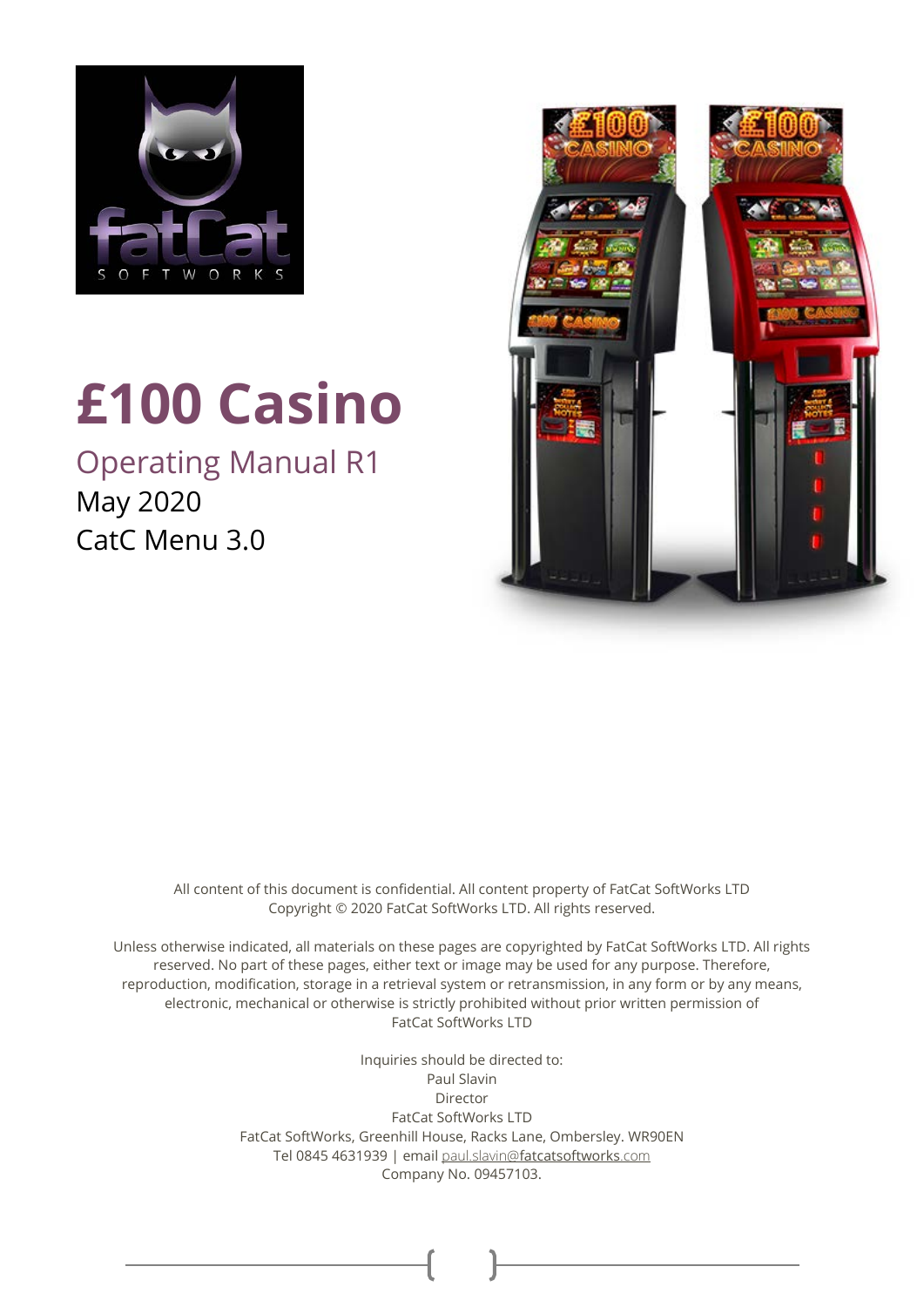# **Contents**

| Page 2.         |      | <b>Game Overview / User Interface</b> |
|-----------------|------|---------------------------------------|
| Page 3.         |      | <b>Collector Mode:</b>                |
| Page 3.         |      | Collector Mode Information / Entry    |
| Page 3.         | 1.   | Dump / Top-Up Hopper                  |
| Page 4.         | 2.   | <b>Set Target Float</b>               |
| Page 4.         | 3.   | Export to USB                         |
| Page 5.         | 4.   | Collect                               |
| Page 5.         | 5.   | Volume                                |
| Page 6.         | 6.   | System                                |
|                 |      |                                       |
| Page 6.         |      | <b>Manager Mode:</b>                  |
| Page 6.         |      | Manager Mode - Entry / Information    |
| Page 7.         | 1.   | Play History                          |
| Page 7.         | 2.   | Payout History                        |
| Page 8.         | 3.   | Refill                                |
| Page 8.         | 4.   | Volume                                |
| Page 9.         | 5.   | Handpay                               |
|                 |      |                                       |
| <b>Page 10.</b> |      | <b>Service Mode:</b>                  |
| Page 10.        |      | Service Mode Entry / Information      |
| Page 10.        | 1.   | System Information                    |
| Page 11.        | 2.   | Accountancy                           |
| Page 11.        | 3.   | <b>Game Meters</b>                    |
| Page 12.        | 4.   | <b>Update Software</b>                |
| Page 12.        | 5.   | Config                                |
| Page 13.        | 5.1. | Configure Cabinet                     |
| Page 13.        | 5.2. | Game Configuration                    |
| Page 14.        | 5.3. | <b>Change General Settings</b>        |
| Page 14.        | 5.4. | Set Hand Pay                          |
| Page 15.        | 5.5. | Set Date & Time                       |
| Page 15.        |      | 5.6. Volume                           |
| Page 15.        | 6.   | Error Log                             |
| Page 16.        | 7.   | Peripherals                           |
| Page 16.        | 7.1. | Coin Dispenser                        |
| Page 17.        | 7.2. | <b>Test Dataport</b>                  |
| Page 17.        |      | 7.3. Touchscreen                      |
| Page 18.        | 7.4. | Switches                              |
| Page 18.        | 7.5. | Lamps                                 |
| Page 19.        | 7.6. | Note Dispenser                        |
| Page 19.        | 7.7. | Note Acceptor & BNV Code              |
| Page 21.        | 7.8. | Coin Acceptor                         |
| Page 21.        | 8.0. | System                                |
| Page 22.        |      | <b>Touchscreen Calibration</b>        |
| Page 22.        |      | <b>Select Cabinet Type</b>            |
| Page 22.        |      | <b>Technical Support</b>              |
|                 |      |                                       |

1

 $\overline{\mathfrak{l}}$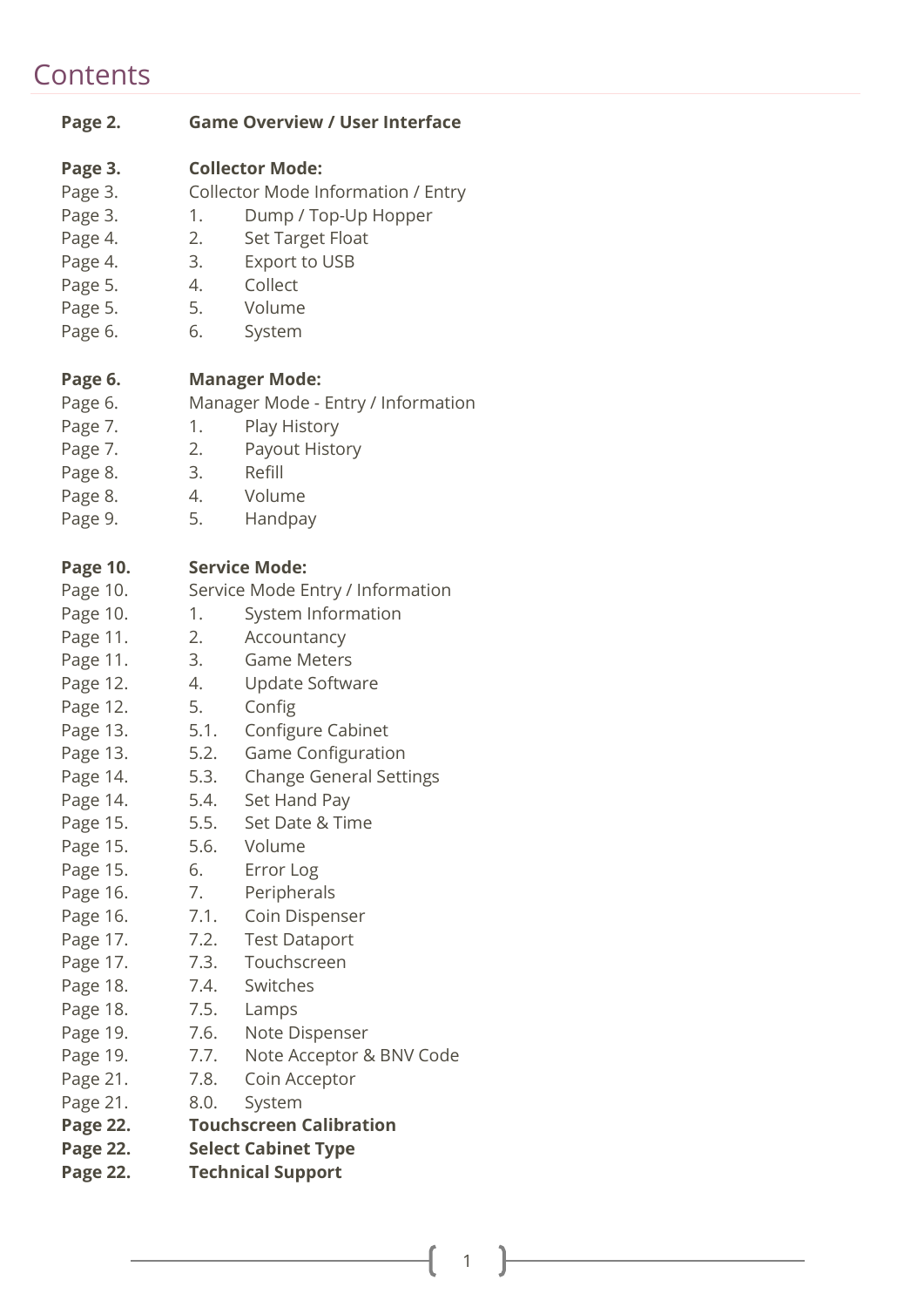# **Game Overview / User Interface**

The FatCat "£100 Casino" Video AWP compendium not only looks fantastic; it also places itself in a unique position in the market.

Taking all the benefits of a multi game Category C video AWP and combining it with exclusive SWP content.



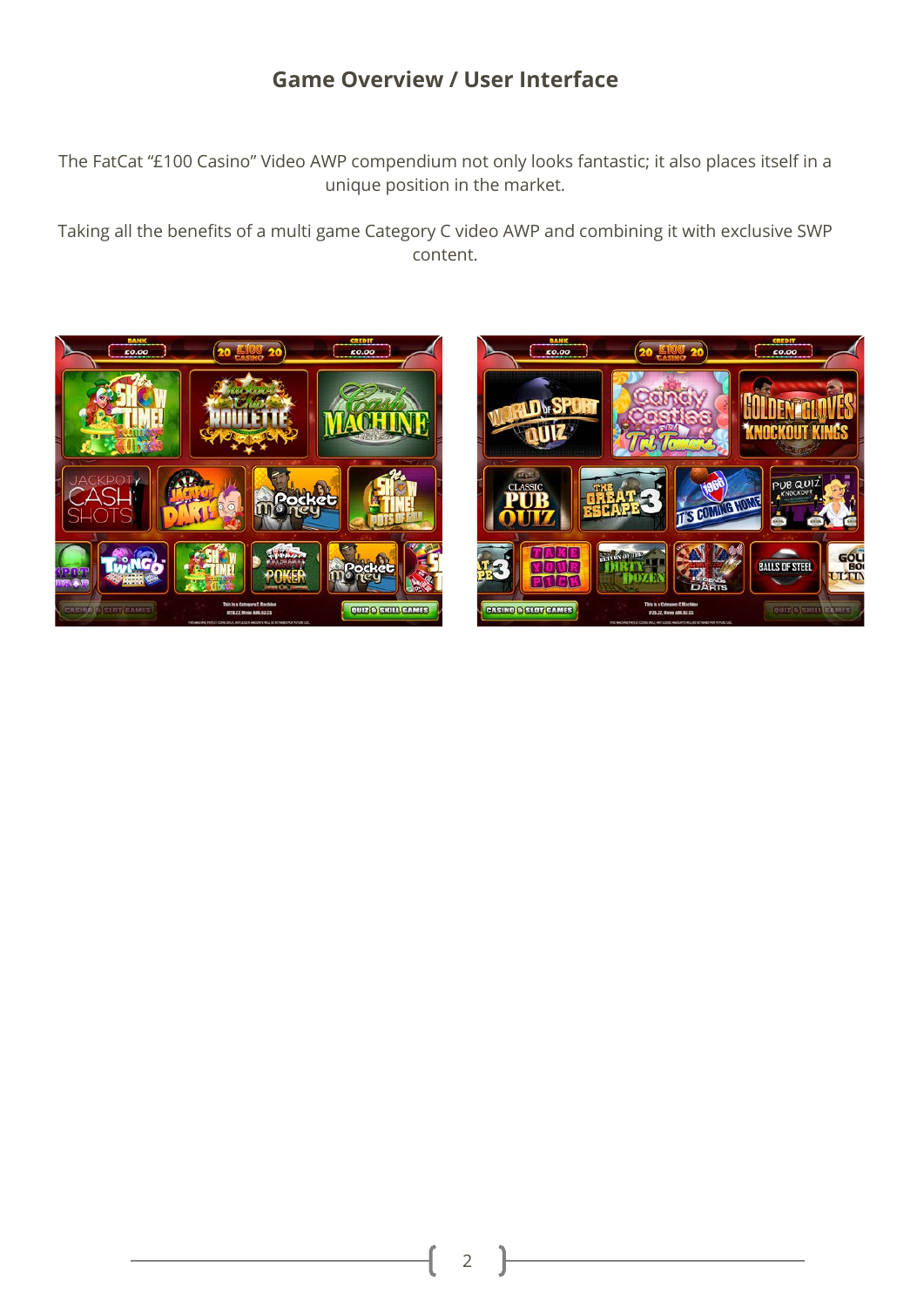# **Collector Mode**

| Dump / Traville  |                       | Collect       |
|------------------|-----------------------|---------------|
| Set Foot Targets |                       | Vikine:       |
| Export to USB    |                       | <b>System</b> |
| Dit              | <b>Collector Mode</b> |               |
|                  | <b>WS NAVIVES ENT</b> |               |

To enter Collector Mode, open the bottom door with the top door closed and turn the Refill Key.

The Collector Mode Screen will now be displayed. From this menu you can access and set various cabinet functions by pressing the relevant buttons from the menu.

The functions that can be accessed in Collector Mode are detailed below.

To return to the Collector Mode menu from any of the functions screens below press the Return Button in the bottom right hand corner.

To exit Collector Mode, remove the Refill Key and press Exit.

| Con Dispenser  |          |         |                    |
|----------------|----------|---------|--------------------|
| Denomination   | (1.00)   |         |                    |
| Targettevel    | 600      |         |                    |
| Oznacievel     | $\circ$  | Top-Lip | Disperse 200 Eeris |
| Dispensed      | $\alpha$ |         |                    |
| Note Disperser |          |         |                    |
| Denomination   | £10.00   |         |                    |
| TargetLevel    | 10       |         |                    |
| Oznaklevel     | $\circ$  |         | Stadi All Entra    |
| Dispensed      | $\circ$  |         |                    |
|                |          |         |                    |
|                |          |         |                    |
|                |          |         |                    |
|                |          |         |                    |
|                |          |         |                    |
|                |          |         |                    |
|                |          |         |                    |
|                |          |         |                    |
|                |          |         |                    |
|                |          |         |                    |
| Dump / Top-Up  |          |         | <b>Baban</b>       |
|                |          |         |                    |
|                |          |         |                    |

#### **1. Dump / Top-Up**

Press the Dump/Top-Up Button to access the Hopper Dump/Top-Up Menu.

Pressing the Top-Up button will set the current float level to the current target float level.

Pressing the Dispense 200 Items button will start the hopper dump procedure. In the event of a shortfall the current hopper level will be changed to the number of coins dumped. The machine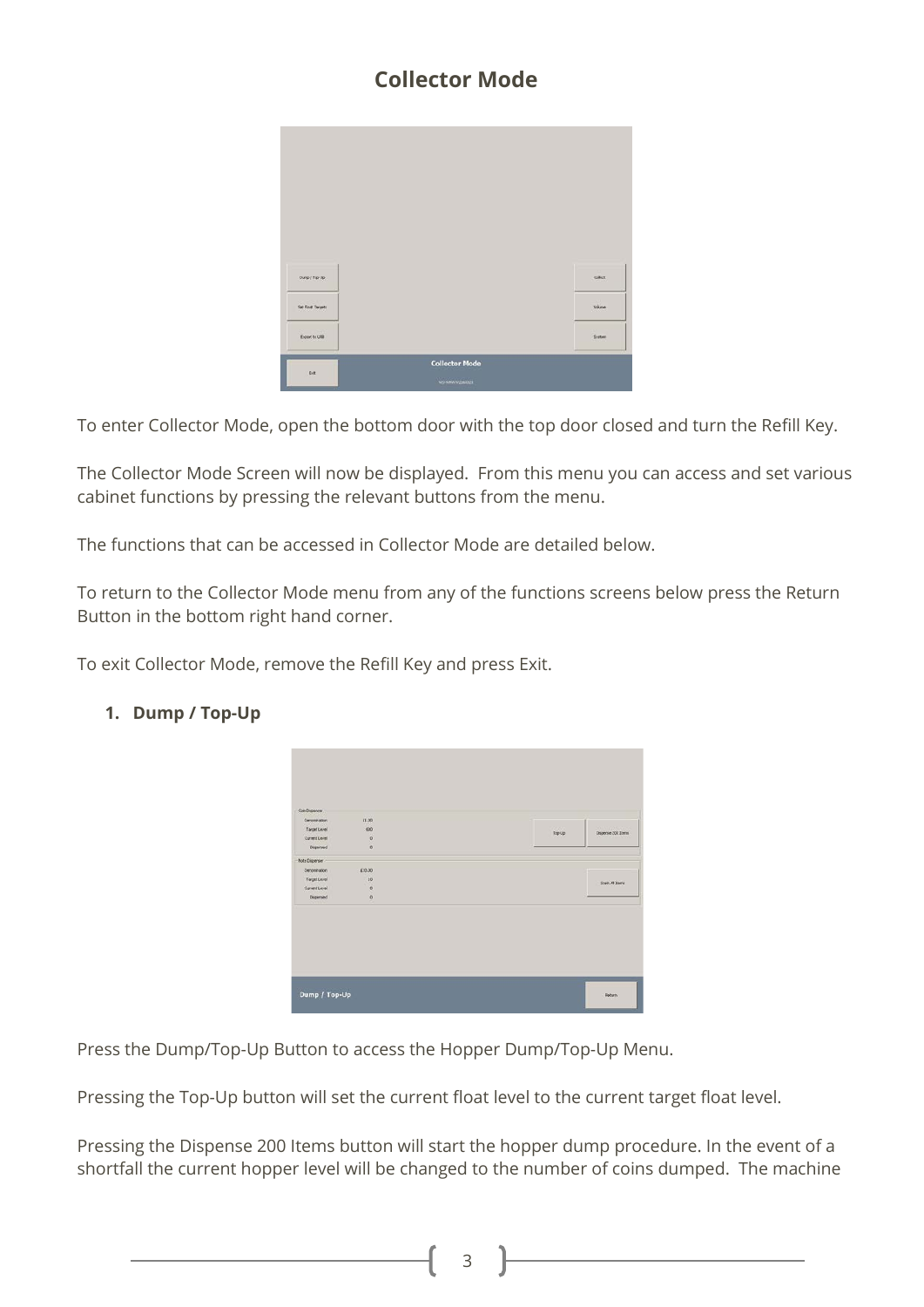will assume that you have re-floated to this level. If you are making up the difference, insert the required number of coins and press the Top-Up Button.

NOTE: Only £200 coins are dumped at a time. Press the "Dispense 200" Button again to continue the hopper dump procedure.

If the Note Recycler is fitted & enabled, you can also transfer the contents of the note store into the note stacker (for collection) by pressing the Stack All Items button.

#### **2. Set Target Float**

| Note Recycler Max Level (Notes)<br>£1.00 Hopper Max Level (Cons) | 10<br>600 | $\cdot$<br>$\bullet$ |        |       |
|------------------------------------------------------------------|-----------|----------------------|--------|-------|
|                                                                  |           |                      |        |       |
| <b>Set Float Targets</b>                                         |           |                      | Carcel | Apply |

Press the Set Target Float Button to access the Set Target Float Menu.

This menu allows you to change or set the Hopper Float Level to the desired level by selecting the value from the drop-down list (press arrow to open list).

The machine can be supplied with a Note Recycler. When fitted & enabled, this menu allows you to set the number of notes stored in the recycler.

#### **3. Export to USB**

| No collection data found (nothing to do)  Press Next to finish |        |      |
|----------------------------------------------------------------|--------|------|
| <b>Export to USB</b>                                           | Carcel | Next |

To export the collection data to a USB device, plug a USB device into a spare USB slot in the PC (the USB device MUST have a folder named "hotwirelive" on the root of the device). One the USB device is inserted, press next and follow export instructions.

4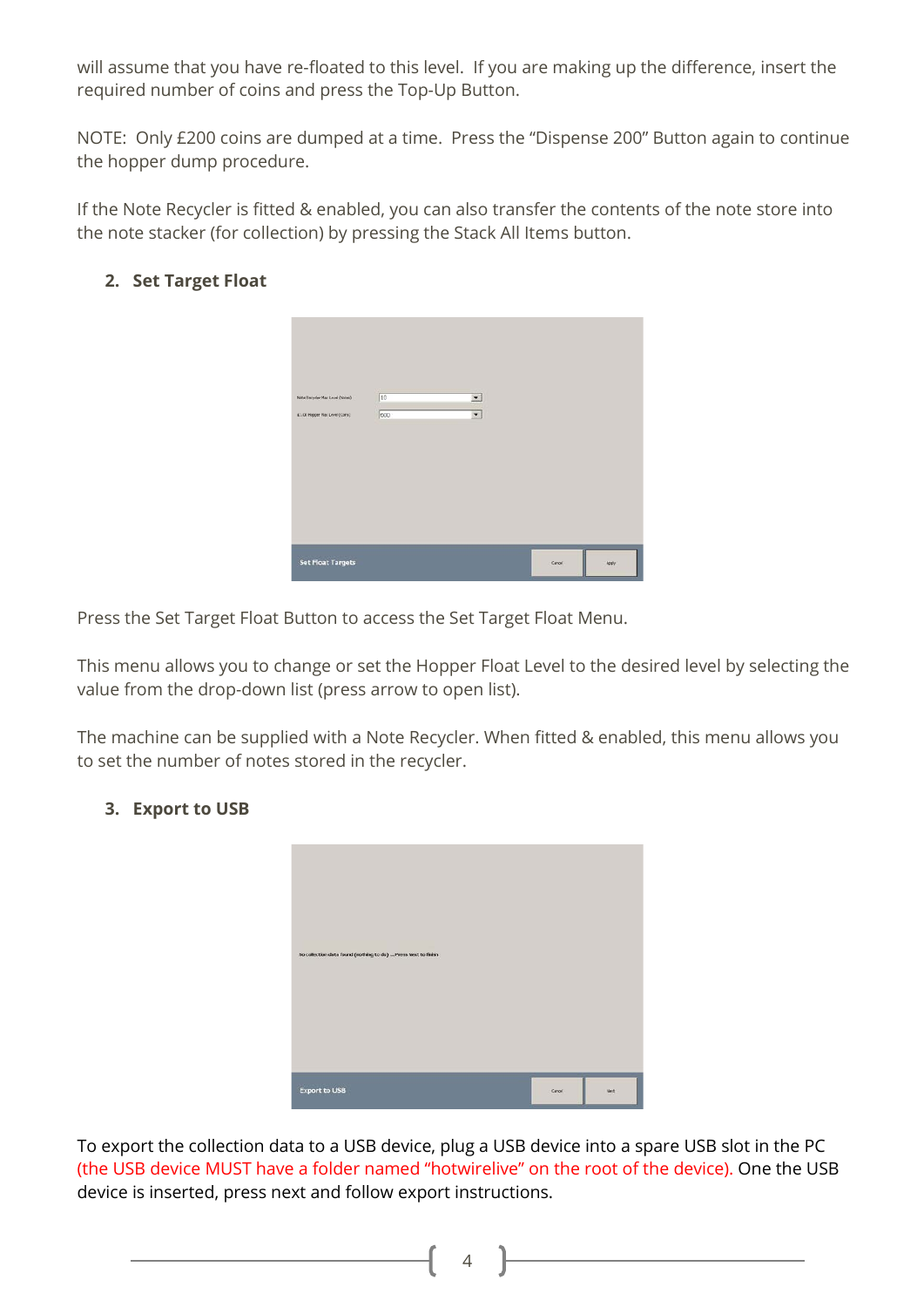**4. Collect**

| <b>Site Name:</b> |                     |                     |                         |         |
|-------------------|---------------------|---------------------|-------------------------|---------|
|                   | <b>LCD Meter</b>    | Long Term           | <b>Short Term</b>       |         |
| Refill:           | $\ddot{\mathbf{0}}$ | $\overline{0}$      | $\overline{\mathbf{0}}$ |         |
| Cash In:          | $\mathbf{0}$        | $\overline{0}$      | $\Omega$                |         |
| Cash Out:         | $\bf{0}$            | $\Omega$            | $\bf{0}$                |         |
| Vtp:              | $\bullet$           | $\mathbf{0}$        | $\overline{0}$          |         |
| Note In:          | $\bullet$           | $\alpha$            | $\ddot{\mathbf{o}}$     |         |
| Note Out:         | $\ddot{\mathbf{o}}$ | $\ddot{\mathbf{0}}$ | ö                       |         |
| <b>Hand Pay:</b>  | $\overline{0}$      | $\overline{0}$      | $\overline{0}$          |         |
|                   |                     |                     |                         |         |
|                   |                     |                     |                         |         |
|                   |                     |                     |                         |         |
| Collect           |                     |                     | Carcel                  | Collect |

Once in the "Collect" menu you can view all the Long and short term meters. To perform a collection, press the "collect" button.

**5. Volume**



Press the Volume Button to enter the Volume Menu.

In this menu you can adjust the Volume of the machine by pressing the Increase or Decrease Buttons.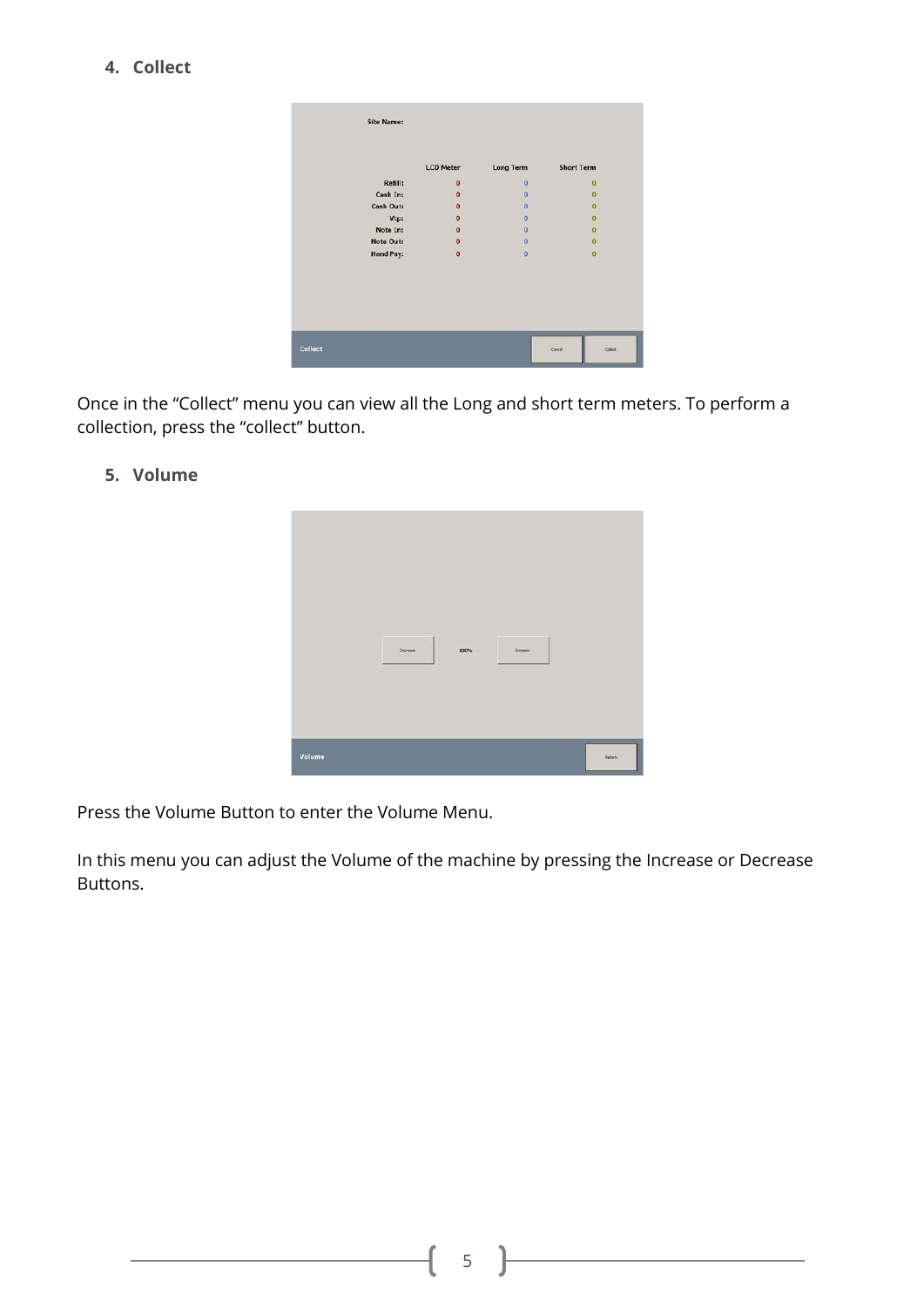#### **6. System**

| <b>Restart Shell</b> |  |  |               |
|----------------------|--|--|---------------|
| Shitdawi FC          |  |  |               |
| RestatPC             |  |  |               |
|                      |  |  |               |
| System               |  |  | <b>Rebati</b> |

Press the System Button to access the System Menu.

From this menu you can safely shutdown or restart the Machine pressing the corresponding buttons.

## **Manager Mode**

#### **Manager Mode - Entry / Information**



The Manager Mode Menu can be accessed by turning the Refill Key with both doors closed.

This menu enables authorised site personnel access to limited functions such as

Play History, Payout History, Refill Mode, Volume adjustment and Hand Pay.

This allows the machine to be checked if a player has a query, Topped-up in the event of a shortfall or the Volume adjusted without the need for an engineer site visit.

To exit Manager Mode, remove the Refill Key and press the Exit Button.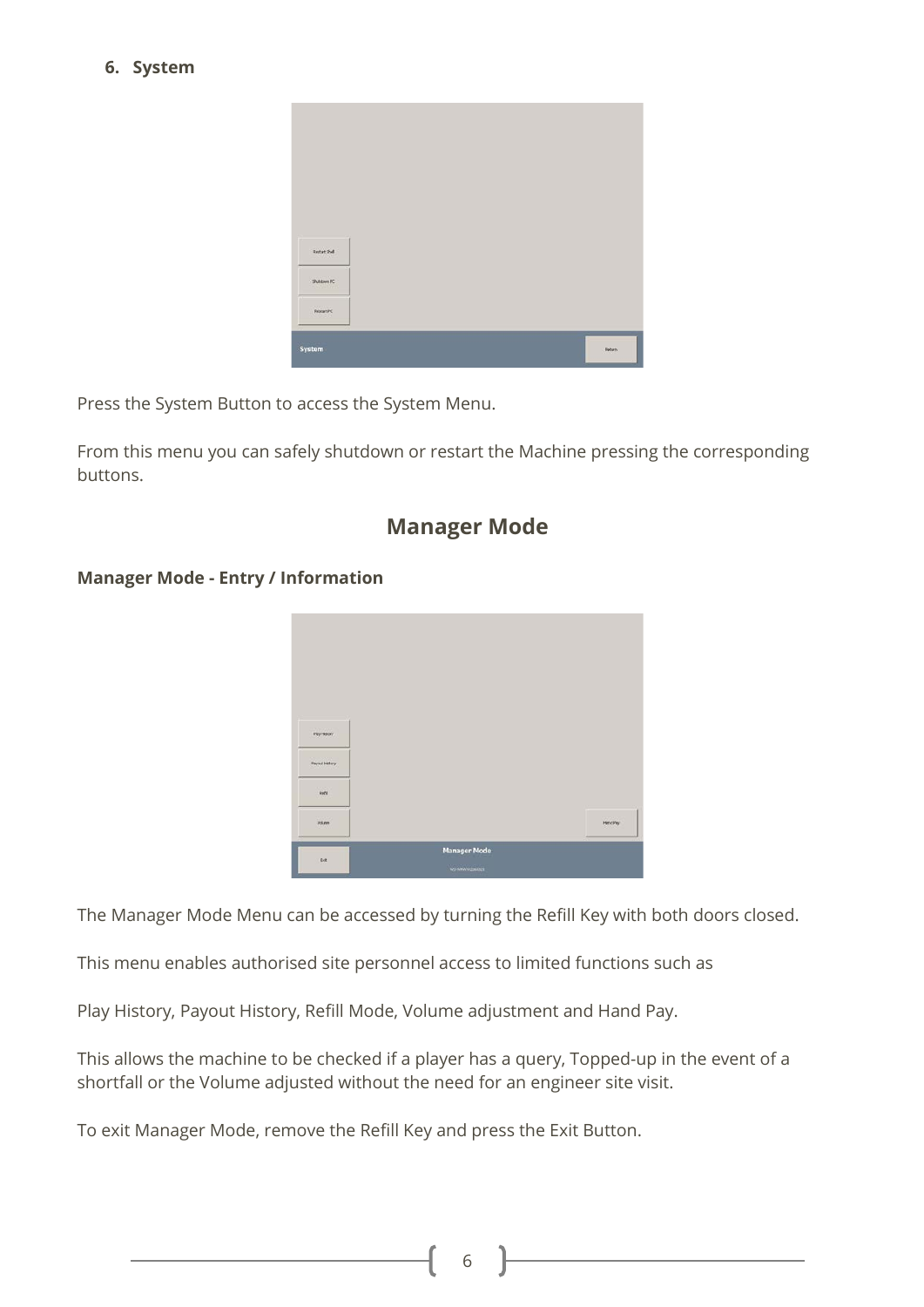#### **1. Manager Mode - Play History**



Play history shows the last 17 games played on the machine - it displays the date & time that the game start button was pressed, the game name, the amount staked & any prize amount won from that particular game / reel spin.

#### **2. Manager Mode - Payout History**



Pay history shows the payout attempt history of the machine.

It records the date & time that the Cashout button was pressed, as well as the amount requested to pay and the actual amount paid out from the hopper / note recycler (if fitted & enabled).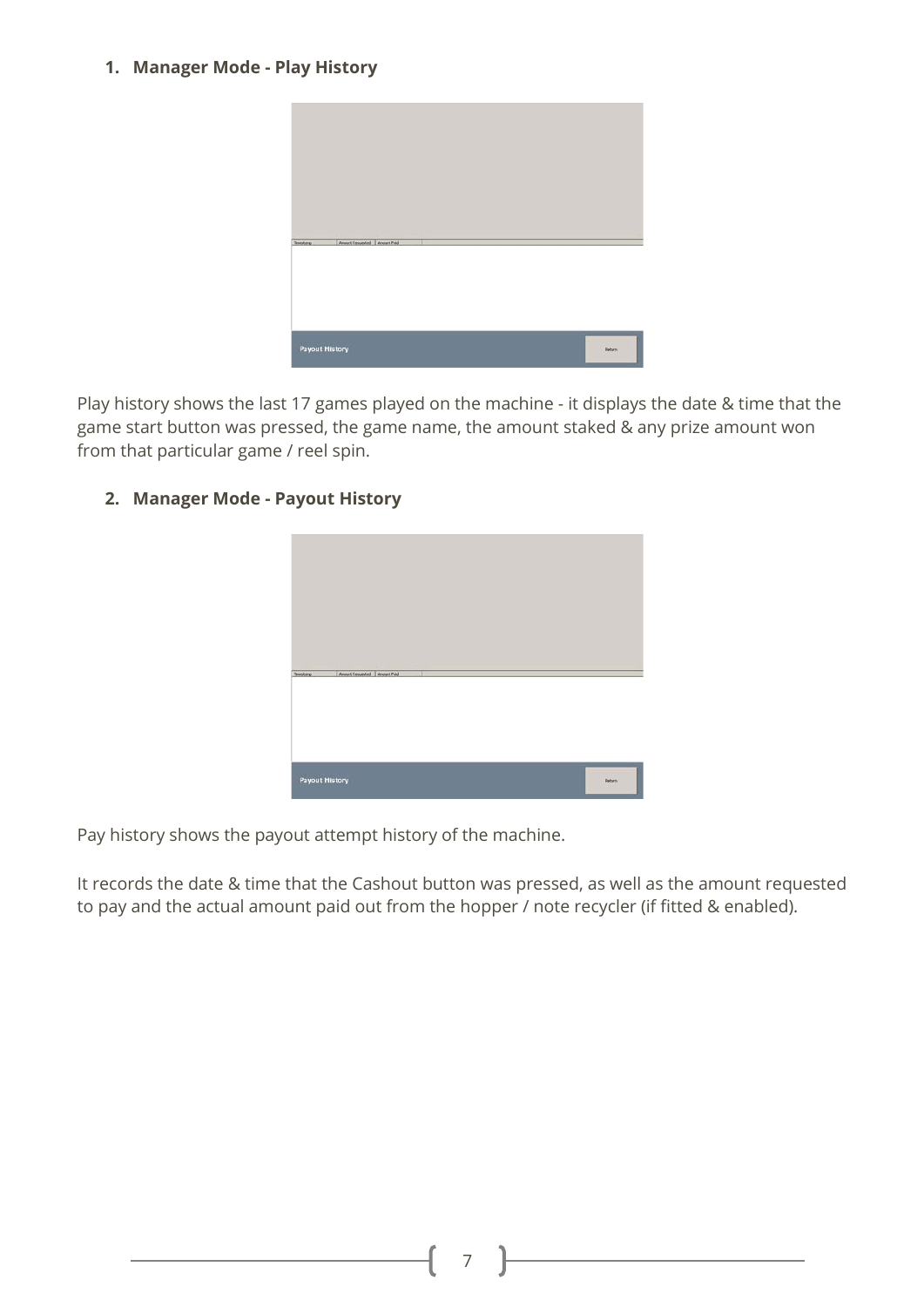#### **3. Manager Mode – Refill**

|                                   | Feed 1.00 coins into the machine. You will be notified when the hopper is full |              |
|-----------------------------------|--------------------------------------------------------------------------------|--------------|
| $\sim$ $\sim$ $\sim$<br>Cons Inc. |                                                                                |              |
| $2.6 \times$                      | 600 cons required                                                              |              |
| Kehl Heler (D.10 units): 0        |                                                                                |              |
| Refill                            |                                                                                | <b>Baban</b> |

In the event that the Hopper runs empty, authorised site personnel may top up the hopper by pressing the Refill Button to access the Refill Menu.

£1 coins can then be inserted into the machine through the Coin Mech to refill the hopper.

Any monies inserted in this way will be metered on the Refill Meter which can be found in the Accountancy Menu.

The machine will notify you when the Hopper is full.

To exit Refill Mode, press the Exit Button.

#### **4. Manager Mode – Volume**



Press the Volume Button to enter the Volume Menu.

In this menu you can adjust the Volume of the machine by pressing the Increase or Decrease Buttons.

To exit Volume Mode, press the Exit Button.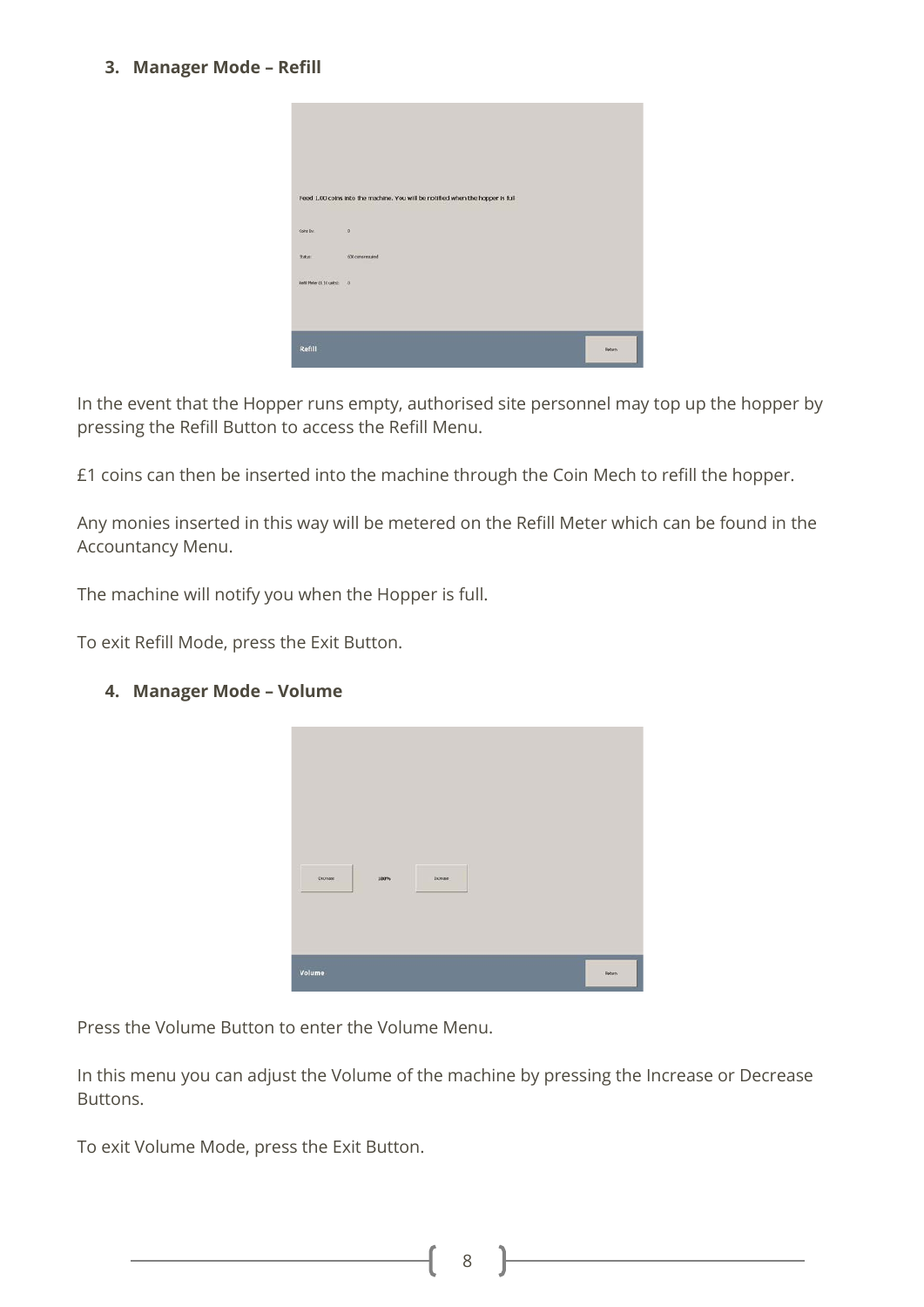#### **5. Manager Mode – Hand Pay**



When the "Hand Pay" has been set, once the player presses collect (with equal or more than the amount set in the "service Mode" (5.3 Change General Settings) option, the above screen will be displayed. This screen states "Handpay required – Please call an attendant to collect your winnings". The player can cancel the collect procedure at this time if required.



Once the above Hand Pay has been initiated and an attendant called, the attendant simply enters "Manager Mode" (Refill Key Only) and selects the "Hand Pay" option. The above screen will then be displayed. Once the attendant has paid the player, press the "Hand Pay" button to complete the Hand Pay procedure. This procedure clears the bank and adds the amount paid into the "Hand Pay" section in the collection stats.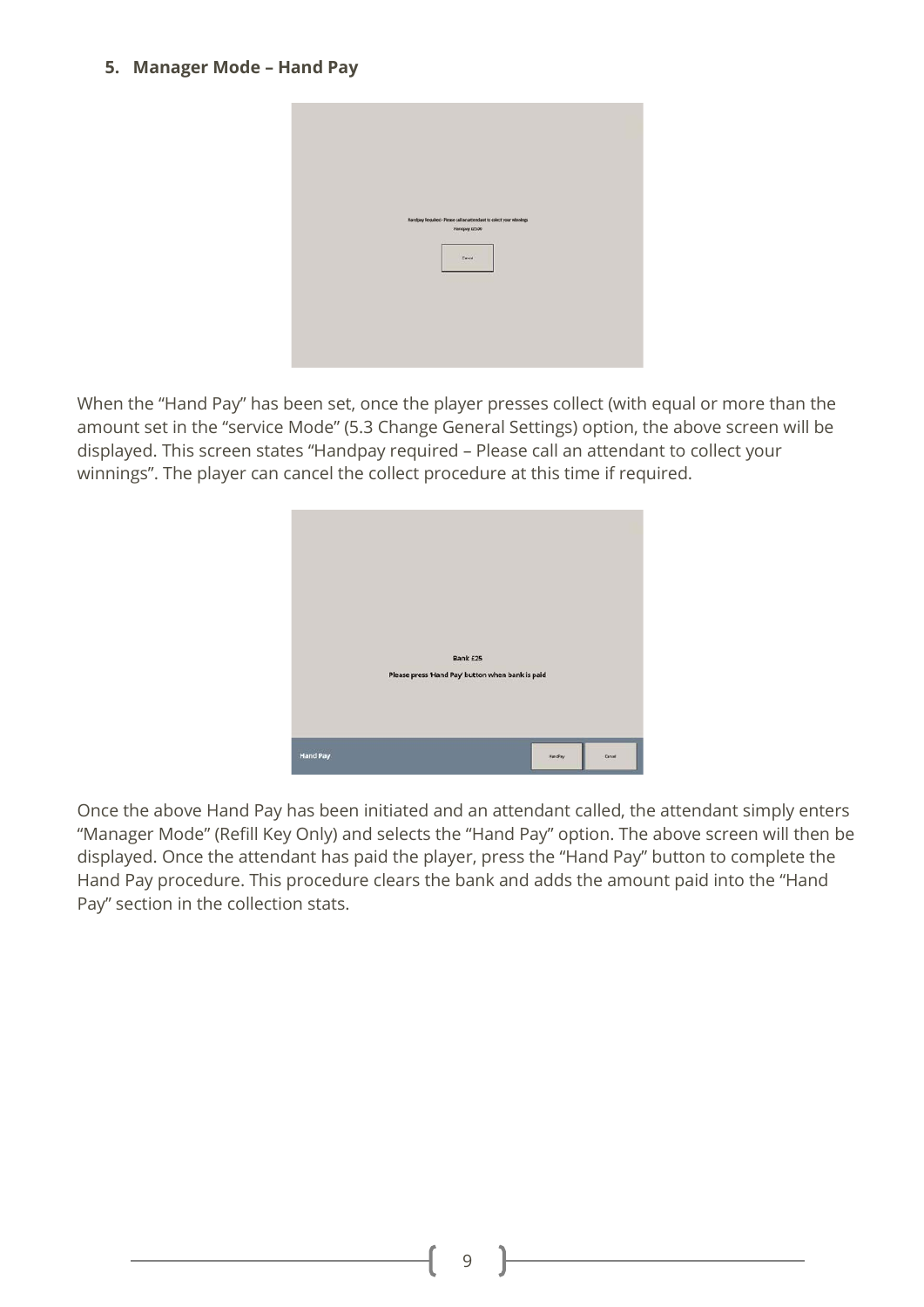# **Service Mode**

To enter Service Mode, open the Top Door, toggle or hold the Test Button.

An on-screen OK Button will appear on screen.

Press the OK Button to enter Service Mode.

**NOTE:** Pressing anywhere outside of the OK Button will enter Touchscreen Calibration.

#### **The machine will now enter Service Mode.**



Detailed below are the functions of this menu. Press the corresponding buttons to access these functions.

To return to the Service Mode Menu from any of the following screens press the Return Button in the bottom right hand corner of the screen.

To exit Service Mode, press the Exit Button.

#### **1. System Information**

| Terrary/ M            | MELWAWVIONADS         |                                                                |            |              |
|-----------------------|-----------------------|----------------------------------------------------------------|------------|--------------|
| Current Date and Time | 23/02/2018 13:46:58   |                                                                |            |              |
| Shell Version         | 4.0.4420.37130        |                                                                |            |              |
| Edition               | <b>W.01 / 3F2C.01</b> |                                                                |            |              |
| <b>DO Mersion</b>     | 734                   |                                                                |            |              |
| <b>When Rebouted</b>  | 2382/2018 12:41:23    | Uplican 5.53 minutes                                           |            |              |
| Smartcard             |                       |                                                                |            |              |
| <b>SUMME</b>          | OC: 1114.17 days left |                                                                |            |              |
| <b>Network</b>        |                       |                                                                |            |              |
| Server Connection     | Eva                   | The remote name could not be resoved: 'unbys hotweeking co.uk' |            |              |
| Last Cannected        |                       |                                                                |            |              |
|                       | 23/02/2010 13:46:44   | 23/02/2310 13:46:44 (0 secs)                                   |            |              |
| <b>Hout Name</b>      | HW WMAY/238321        |                                                                |            |              |
| Local BF.             | 127,0.0.1             |                                                                |            |              |
| Ederral P             |                       |                                                                |            |              |
| <b>Credit/Bark</b>    |                       |                                                                |            |              |
| Owle                  | 0.00                  |                                                                |            |              |
| <b>bird</b>           | 0.00                  |                                                                | Clear Bank | Clear Credit |
|                       |                       |                                                                |            |              |

Press the System Info Button to display information regarding the software version and status of the machine, some information may not be applicable depending on the machine setup.

10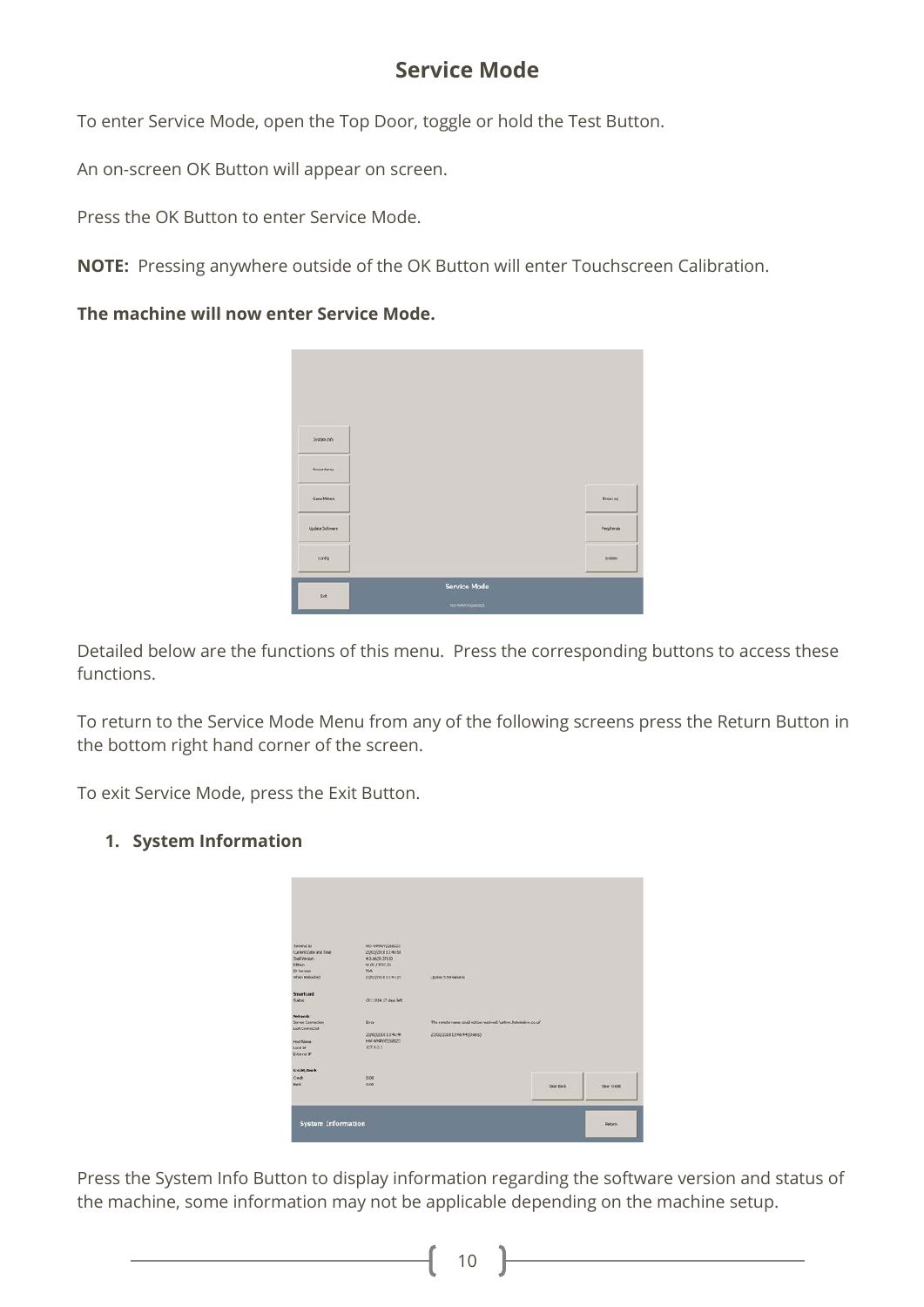You can also clear any Credit or Bank values that are on the machine, by pressing the appropriate button.

## **2. Accountancy**



To enter the Accountancy Menu, press the Accountancy Button.

This displays all of the machines metering information. The meters can be shown in cash values or in 10p units. The meters are explained below:

| Refill     | - Number of coins inserted in the Refill Menu.                                   |
|------------|----------------------------------------------------------------------------------|
| Cash In    | - Amount of cash in during normal operation.                                     |
| Cash Out   | - Amount of coins paid out of hopper during normal operation.                    |
| Notes In   | - Amount of cash inserted in notes.                                              |
| Notes Out  | - Amount of notes paid out of recycler in normal operation (if fitted).          |
| Ticket In  | - Amount of cash inserted in via Tickets (if fitted).                            |
| Ticket Out | - Amount of cash paid out via Tickets (if fitted).                               |
| Handpay    | - Amount hand paid in the event of an empty hopper or paid via Hand Pay setting. |
| <b>VTP</b> | - Value Total Plays.                                                             |
| Winnings   | - Amount that has been won from the machine.                                     |
| Plays      | - Total Plays.                                                                   |

**3. Game Meters**

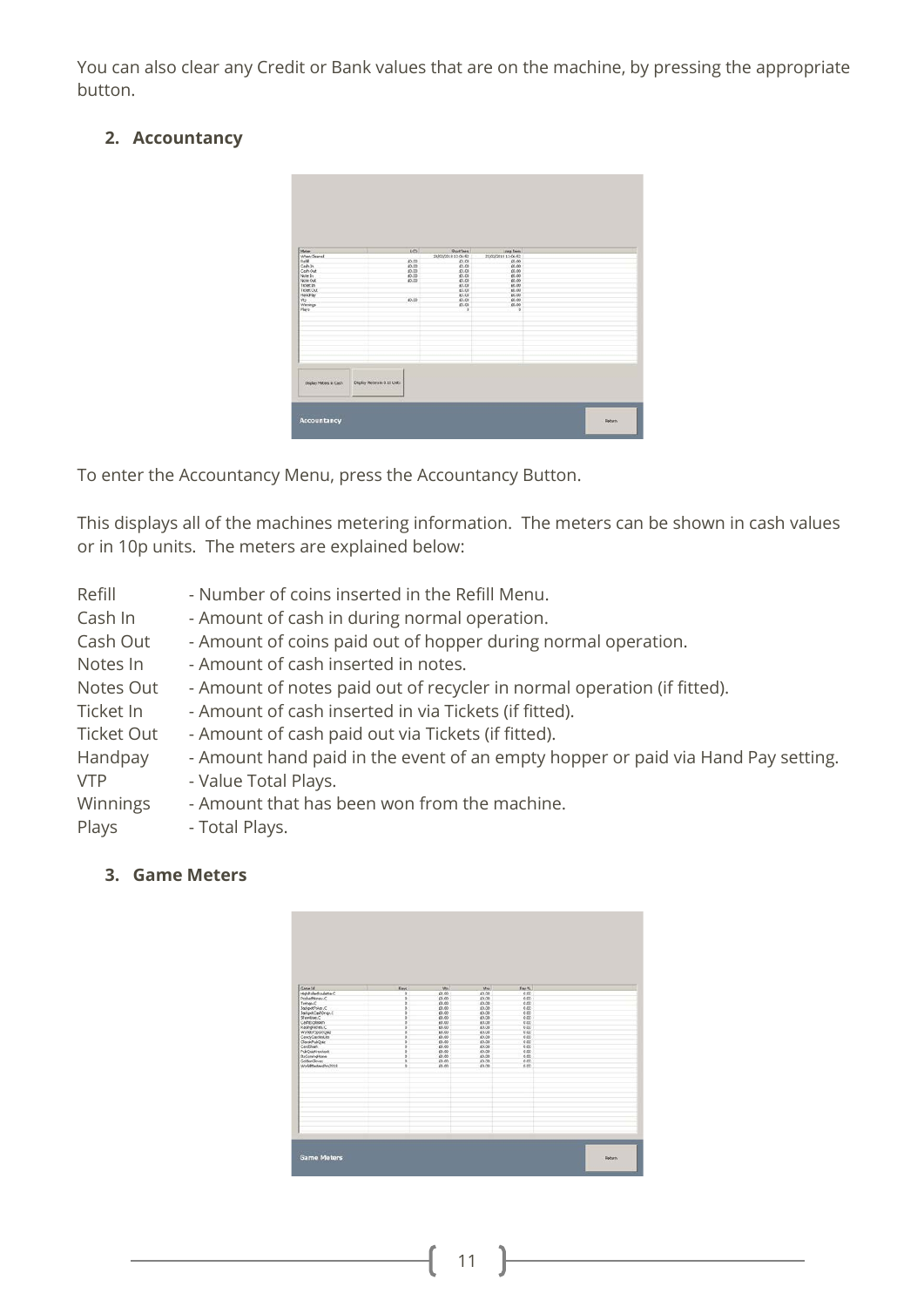Press the Config Button to access the Game Meters Menu

This menu shows the performance of each individual game:

- Plays Number of times the game has been played.
- VTP Value of the total plays of the game.
- VTW Value of Total Winnings from the game.
- RTP Game Payout percentage.

#### **4. Update Software**



Insert the USB device with the Showtime update on then Press the "Next" Button and follow the instructions to update the software.

| Configure Cabinet |  |                        |
|-------------------|--|------------------------|
| Carligue Comes    |  | <b>Colo &amp; Time</b> |
| Settings          |  | Vakane                 |

## **5. Config**

Press the Config Button to access the Configuration Menu.

This menu allows you to select machine categories - currently this is limited to CAT C.

This menu also allows enabling / disabling the note recycler (when fitted), which notes are recycled & how many are retained in the note store.

You can also set Hopper Target level (see Collector Mode option 2 on page 4).

12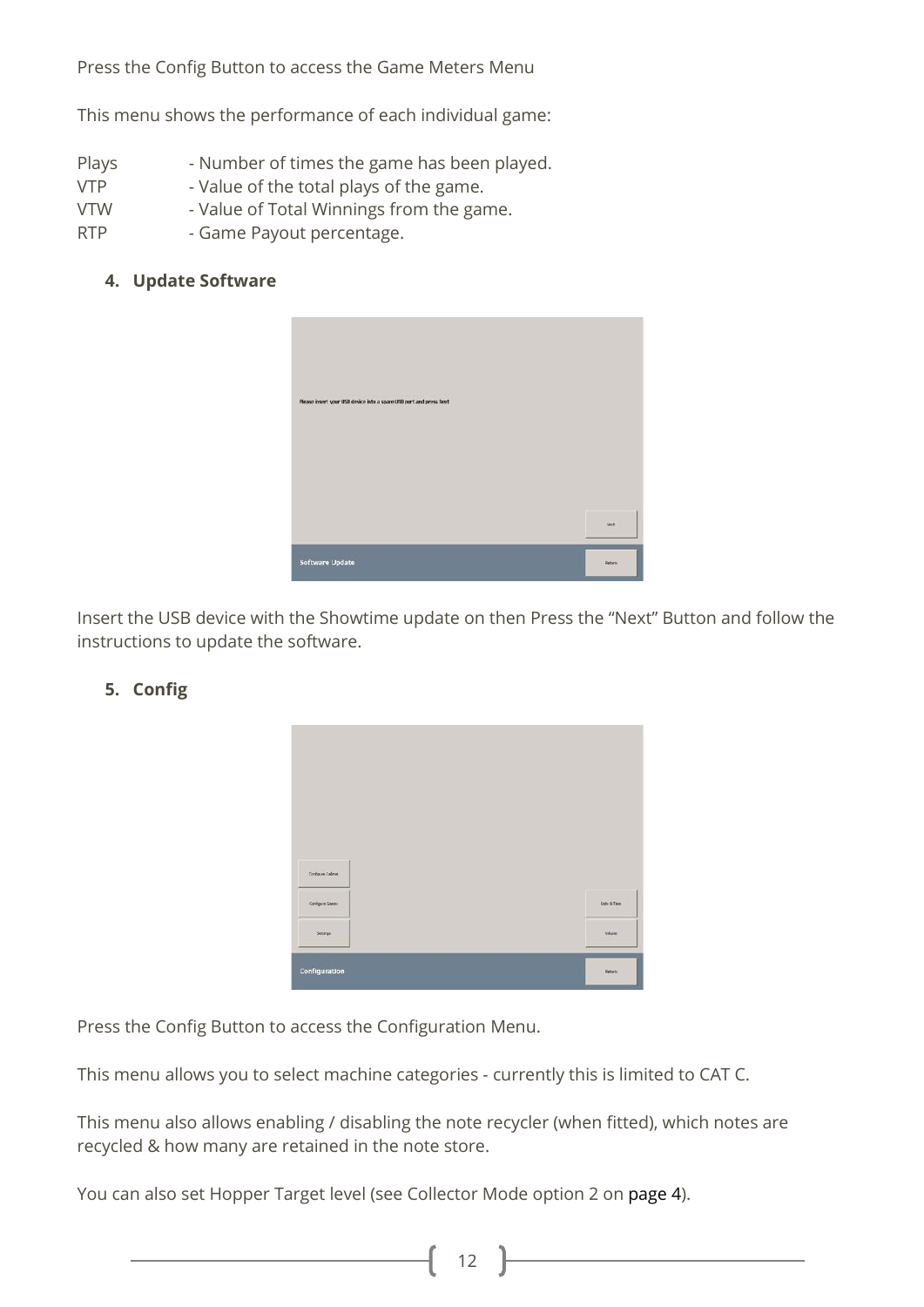There are settings for whether an advertising Top Box or 3G/Wi-Fi dongle are fitted.

Select the required options from the relevant drop-down menus.

You will need to reset the shell/machine to apply changes (see System menu, page 6)



### **5.1 Configure Cabinet**

Use the Configure Cabinet to configure between different cabinets (and for machine with or without Note Recycler) Note. For all menus after Menu 2 Use the "Select Cabinet Type" (Page 23).

#### **5.2 Game Configuration**

| Arcade KTP                | 80%            | $\cdot$                  |        |       |
|---------------------------|----------------|--------------------------|--------|-------|
| <b>JadgetDaits.C</b>      | Arcade RTP     | ▼                        |        |       |
| Hold de Koulette C.       | Arcade RTP     | $\blacktriangledown$     |        |       |
| PocketMoney C             | Arcade RTP     | $\bullet$                |        |       |
| Trango.C                  | Arcade RTP     | $\bullet$                |        |       |
| JadgotPoler C             | Arcade RTP     | $\overline{\phantom{a}}$ |        |       |
| IndextCad@rop.C           | Arcade RTP     | $\bullet$                |        |       |
| Showtmediamic C           | Arcade RTP     | $\overline{\phantom{a}}$ |        |       |
| ThoremePOG.C              | Arcade RTP     | ۰                        |        |       |
| Celeorisc                 | Arcade RTP     | $\bullet$                |        |       |
| <b>RacingRichael C</b>    | Arcade RTP     | $\blacktriangledown$     |        |       |
| WeldOfSportOut            | <b>Endoled</b> | $\blacktriangledown$     |        |       |
| Cand-Castled.kx           | Enabled        | ∙                        |        |       |
| <b>Game Configuration</b> |                |                          | Carcel | Apply |

Use the Game Configuration screen to adjust the RTP of the AWP games.

- All Game RTP's are adjustable from 70% to 98% in 2% increments.
- The default setting is "Arcade RTP" set to 80%.
- All games are set to "Arcade RTP" by default.
- "Arcade RTP" sets all the game RTP's globally to the same RTP.
- You can also change any game individually to any RTP if required.

You can also use the Game Configuration screen to disable games.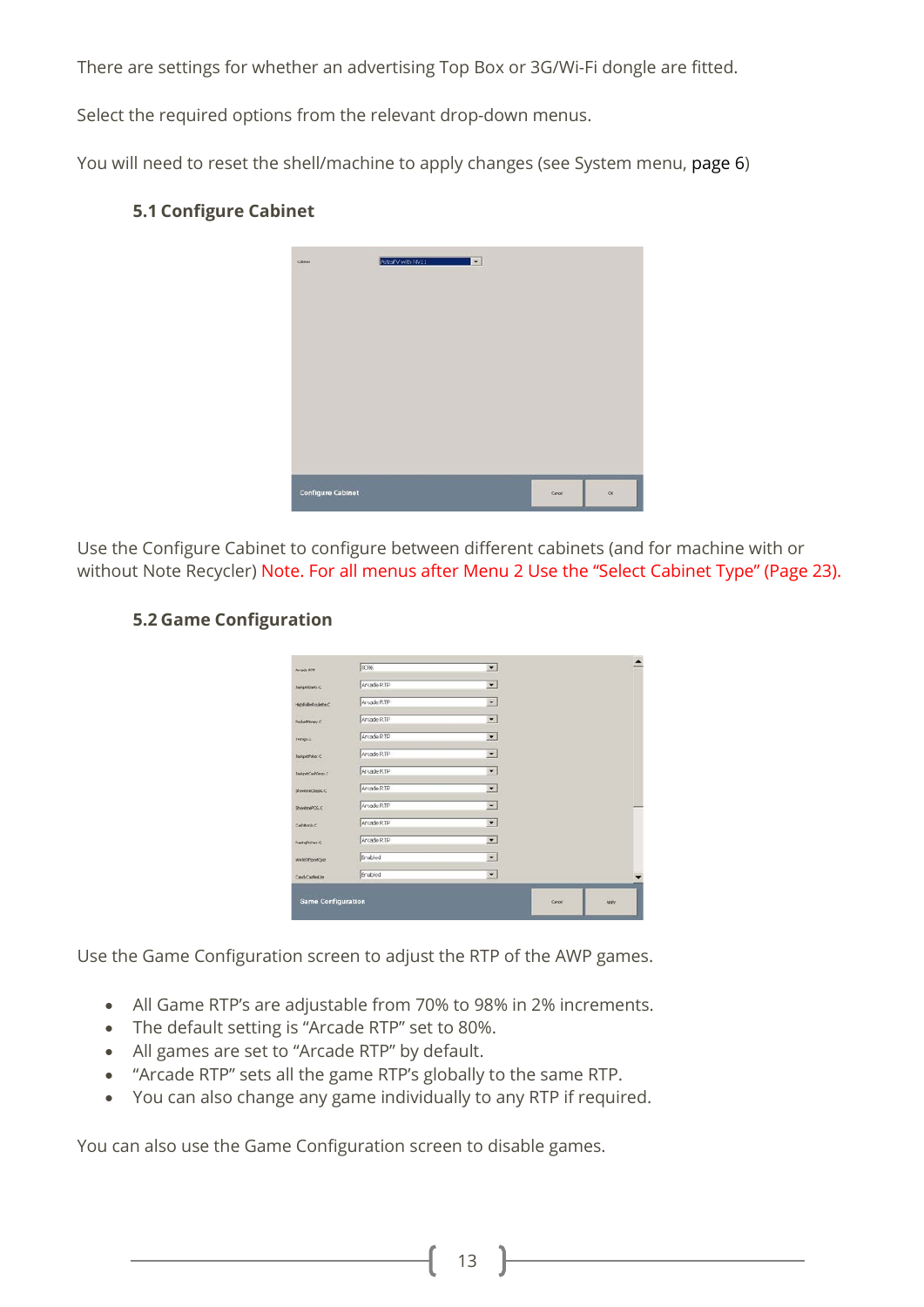#### **5.3 Change General Settings**

| bee have                        |           |                          |        |          |
|---------------------------------|-----------|--------------------------|--------|----------|
| Machine Cotogory                | Iс        | ۰                        |        |          |
| Note Acceptor MAFKey            | 123456    |                          |        |          |
| <b>Nobe Recycler</b>            | 10.00     | $\bullet$                |        |          |
| Note Recycler Max Level (Noted) | Ito       | $\pmb{\mathrm{v}}$       |        |          |
| £1.00 Hopper Play Level (Cutts) | 200       | $\overline{\phantom{a}}$ |        |          |
| Modern Name                     | Hotwire3G | $\blacktriangledown$     |        |          |
| Dataport Protocol               | Protocol. | $\blacktriangledown$     |        |          |
| Handbay Link                    | None      | ▼                        |        |          |
|                                 |           |                          |        |          |
| <b>Change General Settings</b>  |           |                          | Cancel | $\alpha$ |

Use the Change General Settings screen to…

- Add Site Name.
- Change Machine Category (CatC with SWP, CatC No SWP, CatB4 with SWP, CatB4 No SWP). *(Please note that you will need a Category B4 licence card to run Category B4 content).*
- Set Note Acceptor BNV Key (Default 123456).
- Set Note Recycler note value £10. **(£100 Casino does NOT allow £5 or £20 notes to be recycled).**
- Set Note Recycler max note level.
- Set £1 Hopper level.
- Set Modem Name (If Fitted).
- Enable/Disable Dataport (If Fitted).
- Set Handpay and Handpay Limits.

#### **5.4 Set Handpay and Handpay Limits**

| bee Name                        |                                                                                          |                          |        |          |
|---------------------------------|------------------------------------------------------------------------------------------|--------------------------|--------|----------|
| Machine Cotogory                | Iс                                                                                       | ۰                        |        |          |
| Note Acceptor INFXIvy           | 123456                                                                                   |                          |        |          |
| <b>Nobe Recycler</b>            | 10.00                                                                                    | $\bullet$                |        |          |
| Note Recycler Max Level (Notes) | I0                                                                                       | $\bullet$                |        |          |
| £1.00 Hopper Play Level (Cukis) | 200                                                                                      | $\overline{\phantom{a}}$ |        |          |
| Modern Manuel                   | Hotwire3G                                                                                | $\bullet$                |        |          |
| Dataport Protocol               | Protocol.                                                                                | $\bullet$                |        |          |
| Handpay Unit                    | Nore<br>All<br>£25<br>£50<br>£75<br>£100<br>F200<br>£250<br>£300<br>£350<br>6400<br>Nore | $\overline{\phantom{a}}$ |        |          |
| <b>Change General Settings</b>  |                                                                                          |                          | Cancel | $\alpha$ |

Use the "Set Handpay and Handpay Limits" to set Handpay from £25 to All wins.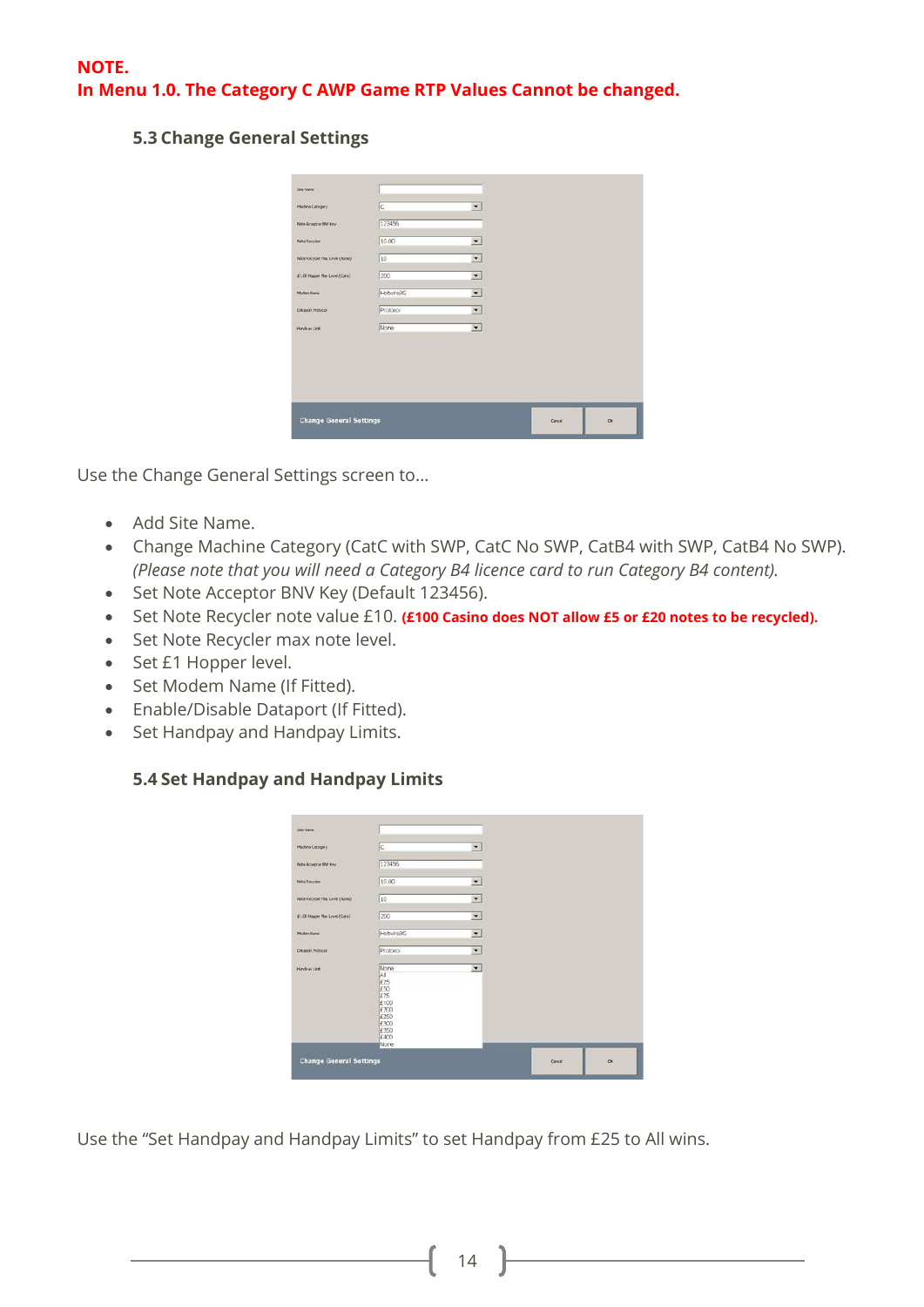|       | Please Note - Adjusting the date or time may deduct days from the licence. |  |  |
|-------|----------------------------------------------------------------------------|--|--|
| Time. | $12:24:41 \div$                                                            |  |  |
| Date: | 23 February 2018                                                           |  |  |
|       |                                                                            |  |  |
|       |                                                                            |  |  |
|       |                                                                            |  |  |
|       |                                                                            |  |  |
|       |                                                                            |  |  |
|       | <b>Set Date &amp; Time</b>                                                 |  |  |

Use the set date and time screen to set the date and time if required.

#### **5.5 Volume**



Use the Volume screen to increase or decrease the volume setting.

## **6. Error Log**

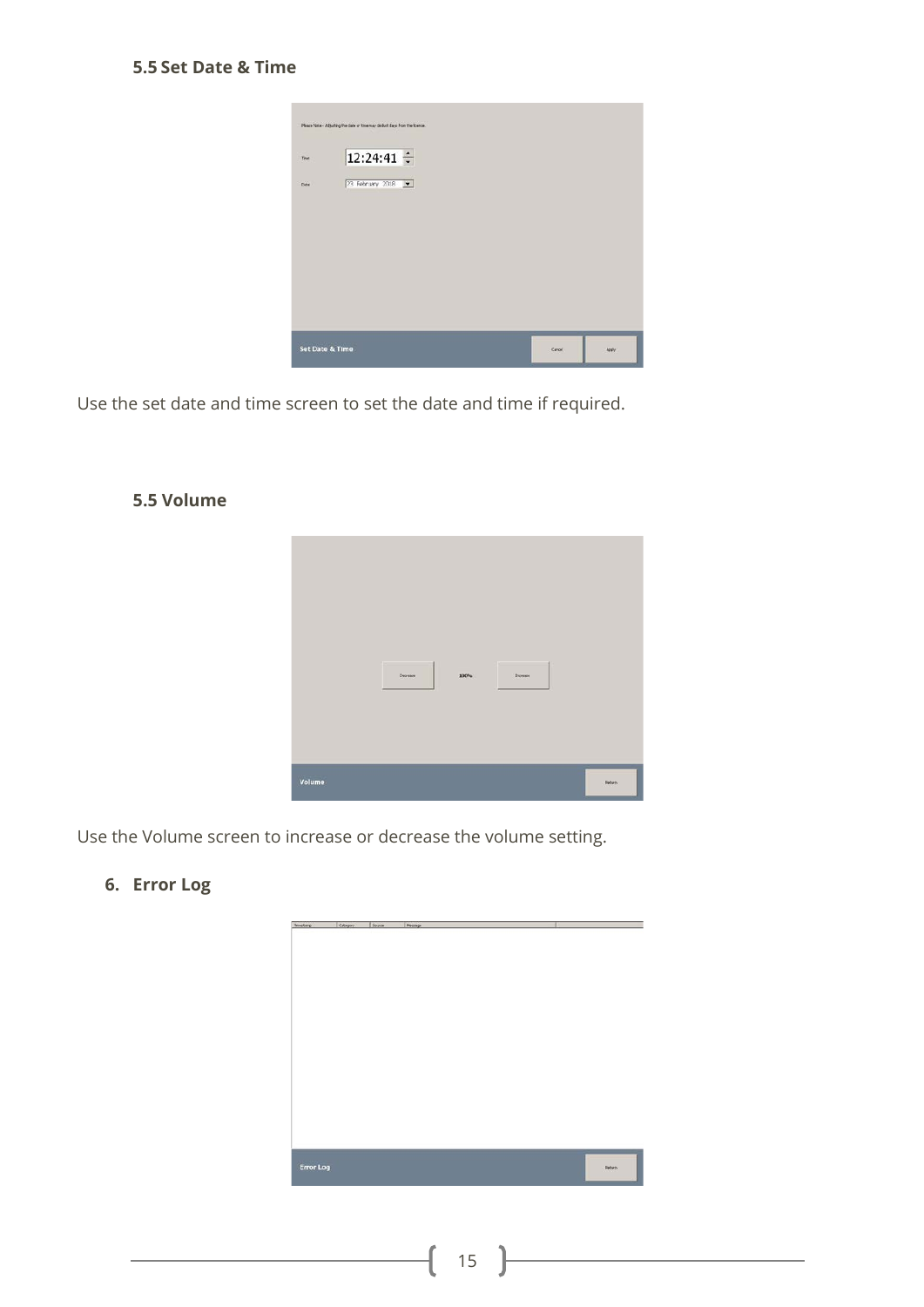The Error Log screen allows you to view all errors recorded. This will help assist in any technical support queries.

N.B. ANY CHANGES MADE HERE WILL REQUIRE A SHELL RESTART (see SYSTEM OPTION).

## **7. Peripherals**



Press the Peripherals Button to access the Peripherals Menu. This menu allows access to machine functions for test and are detailed below.



#### **7.1 Coin Dispenser**

Press the Coin Dispenser Button to access the Hopper Test Menu. This menu allows you to test the payout of the Hopper by paying out 1 x Coin or 20 x Coins, this is done by pressing the corresponding Dispense 1 or Dispense 20 Button.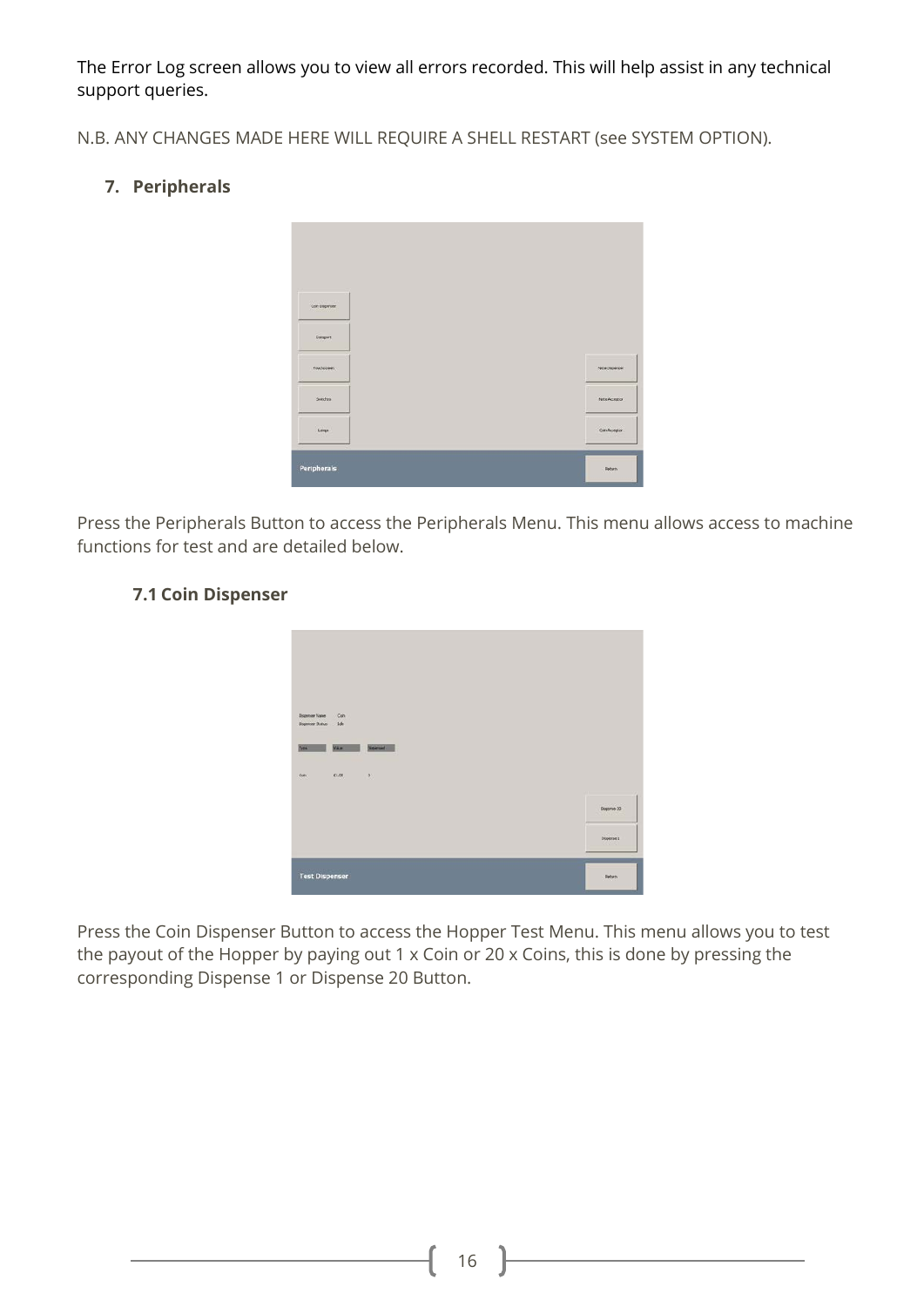#### **7.2 Test Dataport**

| <b>Dataport Name:</b><br>Port: | Dataport<br>CONT                                                                                    |              |
|--------------------------------|-----------------------------------------------------------------------------------------------------|--------------|
| Status:                        | Ready -                                                                                             |              |
| <b>Primary Machine Code:</b>   | FC98100                                                                                             |              |
| Secondary Machine Code:        | Software Version: ADS, Target Percentage: 000%, Category: 8, Price Of Play: 60.00, Jacipot: 6130.00 |              |
| Messages Sent:                 | 24                                                                                                  |              |
| Nessages Adied                 | $^{91}$                                                                                             |              |
| <b>Messages Nation</b>         | a                                                                                                   |              |
|                                |                                                                                                     |              |
|                                |                                                                                                     |              |
|                                |                                                                                                     |              |
|                                |                                                                                                     |              |
|                                |                                                                                                     |              |
| <b>Test Dataport</b>           |                                                                                                     | <b>Butun</b> |

Press the Test Dataport Button to test and see information regarding the Dataport Unit if fitted.

#### **Please note the Dataport is connected from the Serial Port. This may require a harness loom with a 12V supply which can be supplied by FatCat. Contact support on 07792 723113.**



#### **7.3 Touchscreen**

Press the "Touchscreen" button to enter the Touchscreen or Advanced Touchscreen Calibration Programs. The Advanced Touchscreen program is only needed in the rare event the normal Touchscreen program doesn't work correctly

#### **7.4 Switches**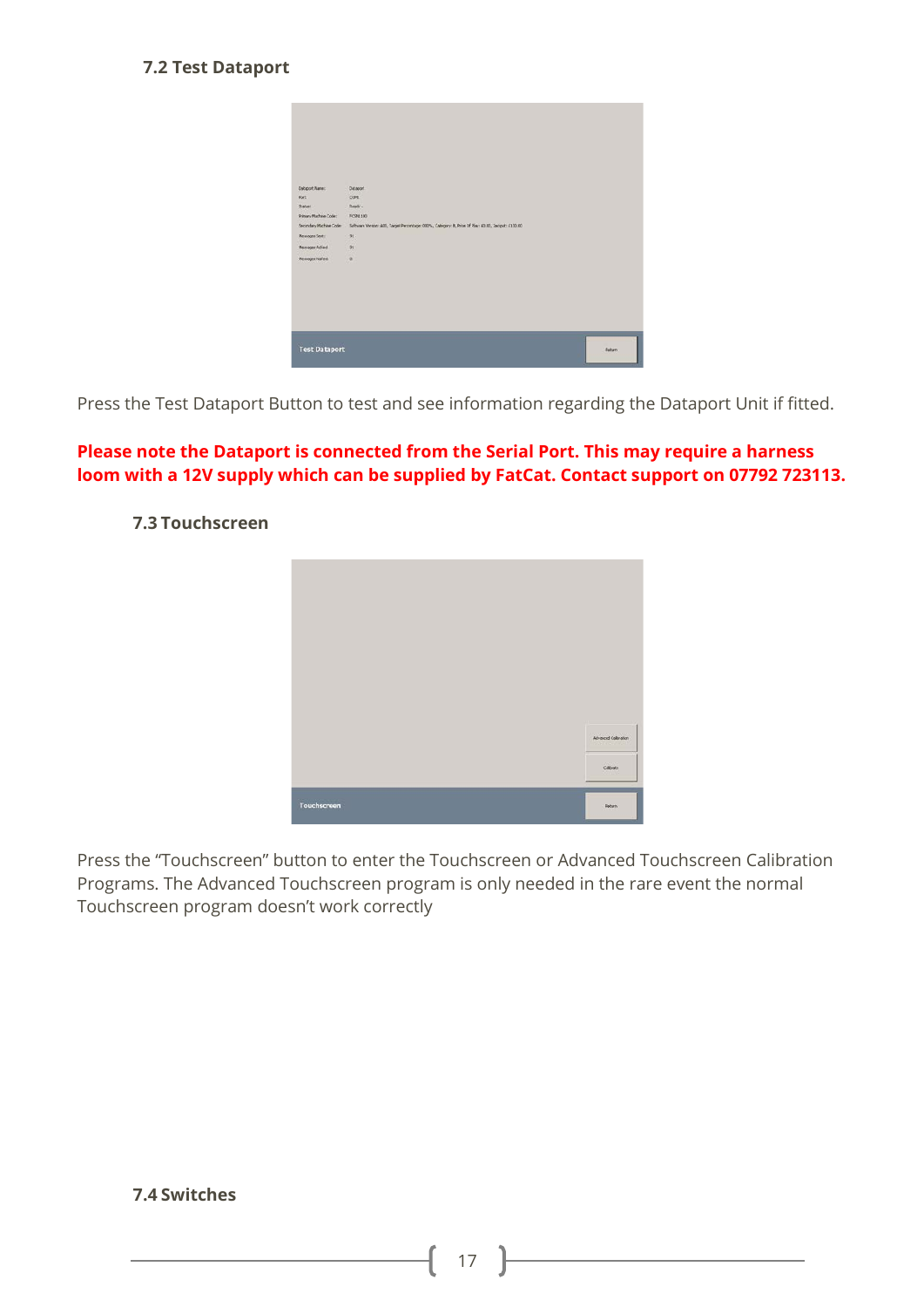

Press the Switches Button to open the Switch Test Menu. Here you can test the cabinet/play panel switches to ensure they are functioning correctly by pressing the buttons, the screen will show open/closed when buttons are pressed.

#### **7.5 Lamps**



Press the Lamps Button to access the Lamp test.

This menu allows you to step through or flash any/all Lamps on the Cabinet including play panel buttons.

#### **7.6 Note Dispenser**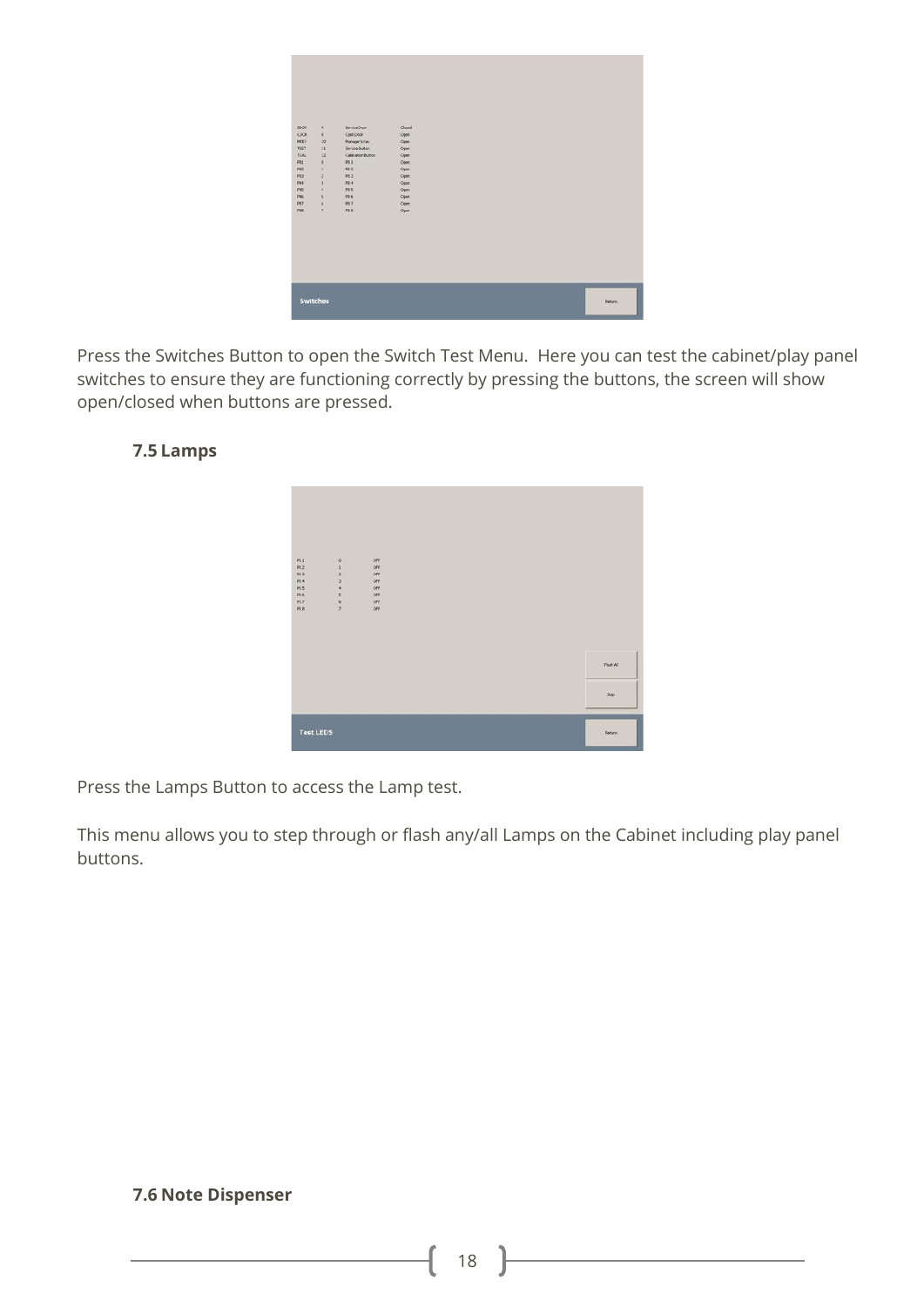| Dispensior Name:<br>Note<br>15n<br>Dispenser Status |           |
|-----------------------------------------------------|-----------|
| <b>Dipened</b><br>VA.<br>Types                      |           |
|                                                     |           |
| 6.0.00<br>0.11<br><b>Siple</b>                      |           |
|                                                     | Stack All |
|                                                     | Doperse 1 |

To test the Note Validator, press the Note Acceptor Button.

This menu allows you to test the Note mechanism, informs you of the operational status and allows you to set the BNV Code (See below).

Press the Set BNV Key Button to set the security code for the Note Validator.

Using the keypad enter the BNV Key then press the Set Button.

Once the machine has implemented the BNV Key the status of the Note Validator will be set to 'OK'. You can check this in the Note Acceptor Menu.

NOTE: In order for your Note Validator to function correctly the BNV Key set must match that of the Note Validator. This is usually labelled on the Note Acceptor but can also be the last 6 digits of the Note Acceptor Serial Number (dependant on model fitted).

| Acceptor Name<br>Acordine Status:<br>Last Accept: | Con<br>3.96          |                     |               |               |
|---------------------------------------------------|----------------------|---------------------|---------------|---------------|
| Type:<br>Con                                      | <b>WALK</b><br>62,00 | Acuptat<br>$\theta$ | <b>Direct</b> |               |
| Colv                                              | 61.00                | ø                   | Cast box      |               |
| Con                                               | 69.50                | o                   |               |               |
| Con <sup>1</sup>                                  | 61.20                | ö                   |               |               |
| Con <sup>1</sup>                                  | £6.10                | D)                  |               |               |
| Cott                                              | 65.05                | $\vert 0 \rangle$   |               | Set liner Key |
|                                                   |                      |                     |               | <b>Divert</b> |
|                                                   |                      |                     |               |               |

## **7.7 Note Acceptor**

To test the Note Validator, press the Note Acceptor Button.

This menu allows you to test the Note mechanism, informs you of the operational status and allows you to set the BNV Code (See below).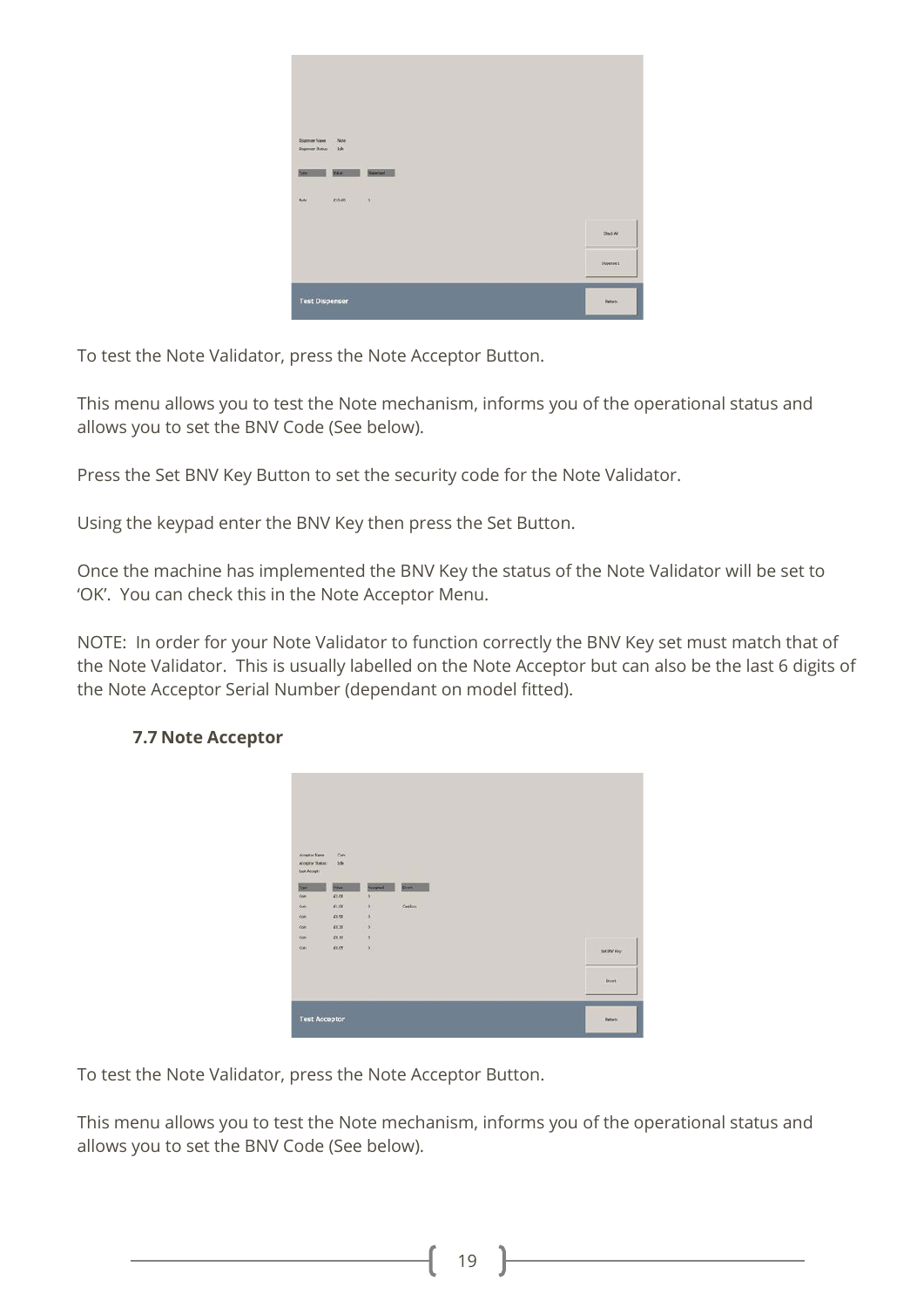|             |               |                         | Please enter the acceptor's security loy |         |
|-------------|---------------|-------------------------|------------------------------------------|---------|
|             | ×             | $\overline{2}$          | $\overline{3}$                           |         |
|             | $\ddot{ }$    | $\overline{\mathbf{S}}$ | $\tilde{\mathbb{G}}$ .                   |         |
|             | $\mathcal{I}$ | $\overline{8}$          | $\overline{9}$                           |         |
|             | QR            | $\alpha$                | DEL.                                     | $500$   |
| Set BNV Key |               |                         |                                          | Bebasy. |

Press the Set BNV Key Button to set the security code for the Note Validator.

Using the keypad enter the BNV Key then press the Set Button.

Once the machine has implemented the BNV Key the status of the Note Validator will be set to 'OK'. You can check this in the Note Acceptor Menu.

NOTE: In order for your Note Validator to function correctly the BNV Key set must match that of the Note Validator. This is usually labelled on the Note Acceptor but can also be the last 6 digits of the Note Acceptor Serial Number (dependant on model fitted). The default setting is "123456".

#### **Please note ALL versions of £100 Casino from 2019 onward now use DES mode for note payout. Please refer to the manufacturer's instructions to pair your note recycler.**

**£100 Casino currently supports the following Acceptors & Recyclers;** NV10 NV11 (All models) Spectral NV11 JMC Vega

**All Acceptors & Recyclers must be programmed to CC4 BNV Key = 123456 (NOT DES encrypted).**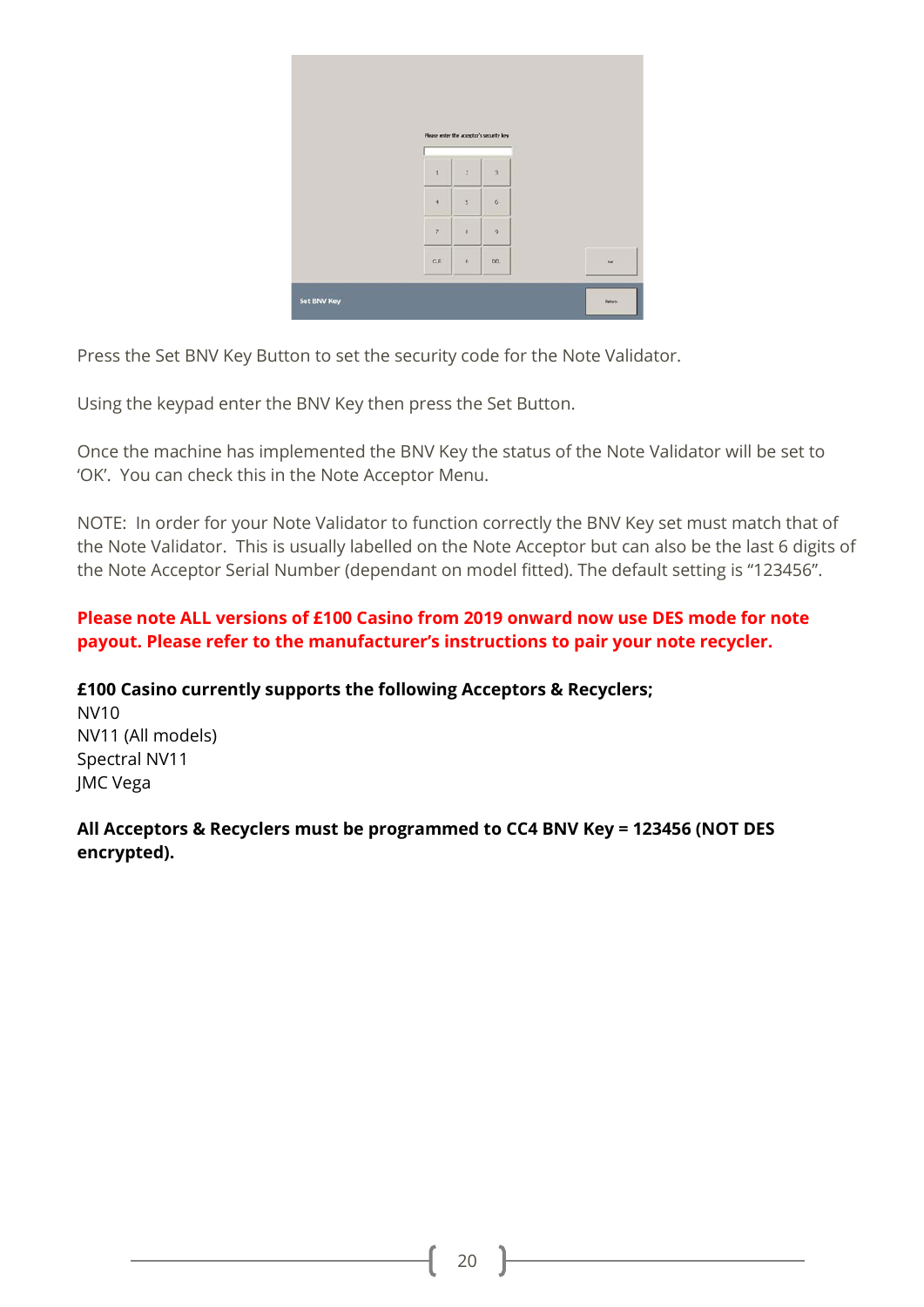#### **7.8 Coin Acceptor**

| Acceptor Name                          | Con         |               |          |               |
|----------------------------------------|-------------|---------------|----------|---------------|
| Acordine Status:                       | <b>Sde</b>  |               |          |               |
| Last Accept:                           |             |               |          |               |
| Best.                                  | <b>West</b> | Acuptat       | Direct.  |               |
| Con                                    | 62,00       | $\circ$       |          |               |
| Colv                                   | 61.00       | D)            | Cashkon, |               |
| Con                                    | 69.50       | D.            |          |               |
|                                        |             |               |          |               |
|                                        | 69.20       | ø             |          |               |
|                                        | £6.10       | D)            |          |               |
|                                        | 68.05       | $\mathcal{D}$ |          | Set liner Key |
| Con <sup>1</sup><br><b>Con</b><br>Cott |             |               |          | Divert        |
|                                        |             |               |          |               |

To test the Coin Validator, press the Coin Acceptor Button. This menu allows you to test the Coin mechanism, informs you of the operational status and allows you to test the Coin Divert pressing the Divert Button.



#### **8.0 System**

Press the System Button to access the System Menu.

From this menu you can safely shutdown or restart the Machine pressing the corresponding buttons.